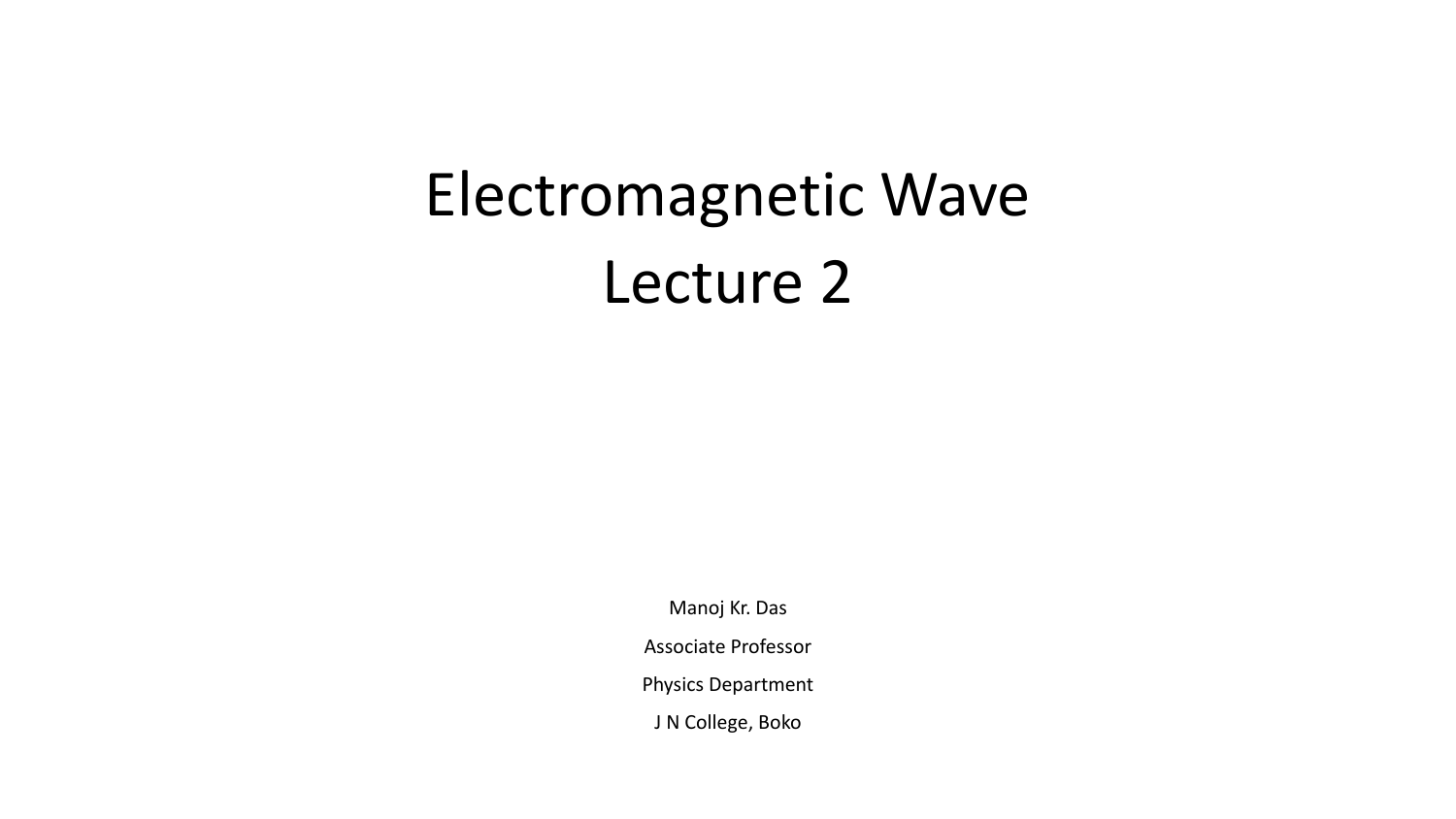#### **Plane Electromagnetic Wave in Conducting Medium:**

Maxwell's equation are

$$
divD = \nabla \cdot D = \rho \rightarrow (i)
$$
  
\n
$$
divB = \nabla \cdot B = 0 \rightarrow (ii)
$$
  
\n
$$
curlE = -\frac{\partial B}{\partial t} \rightarrow (iii)
$$
  
\n
$$
curlH = J + \frac{\partial D}{\partial t} \rightarrow (iv)
$$

Let us assume that medium is linear and isotropic and is characterized by permittivity  $\epsilon$ , permeability  $\mu$  and conductivity  $\sigma$ , but any charge or any current other than that determined by Ohm's law.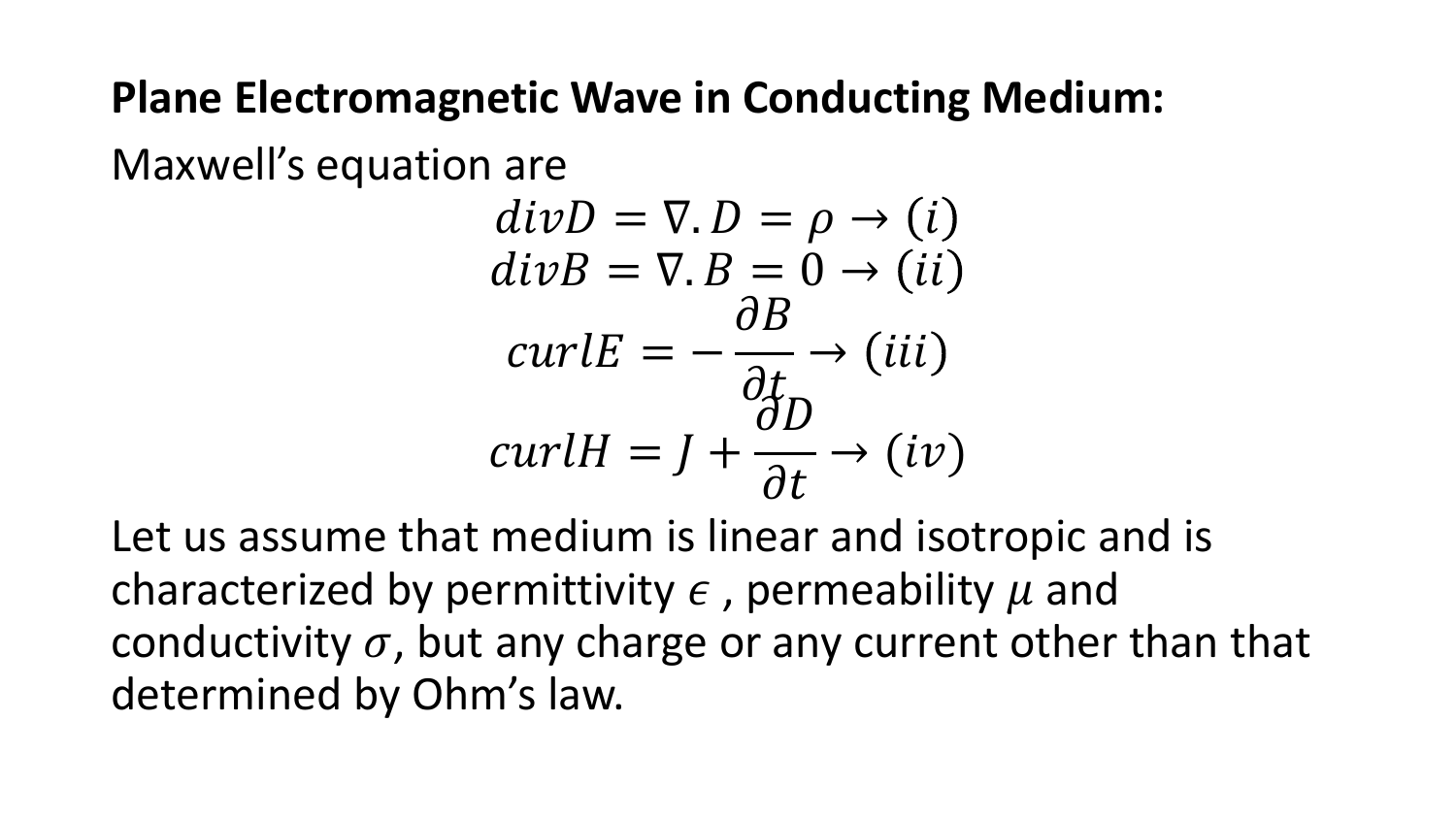Then

$$
D = \epsilon E, B = \mu H, J = \sigma E, \rho = 0
$$

So Maxwell's equation takes the form as

$$
divE = 0 \rightarrow (v)
$$
  
\n
$$
divH = 0 \rightarrow (vi)
$$
  
\n
$$
curlE = -\mu \frac{\partial H}{\partial t} \rightarrow (vii)
$$
  
\n
$$
curlH = \sigma E + \epsilon \frac{\partial E}{\partial t} \rightarrow (viii)
$$

Taking curl of equation (vii) and substitute in equation (viii) we get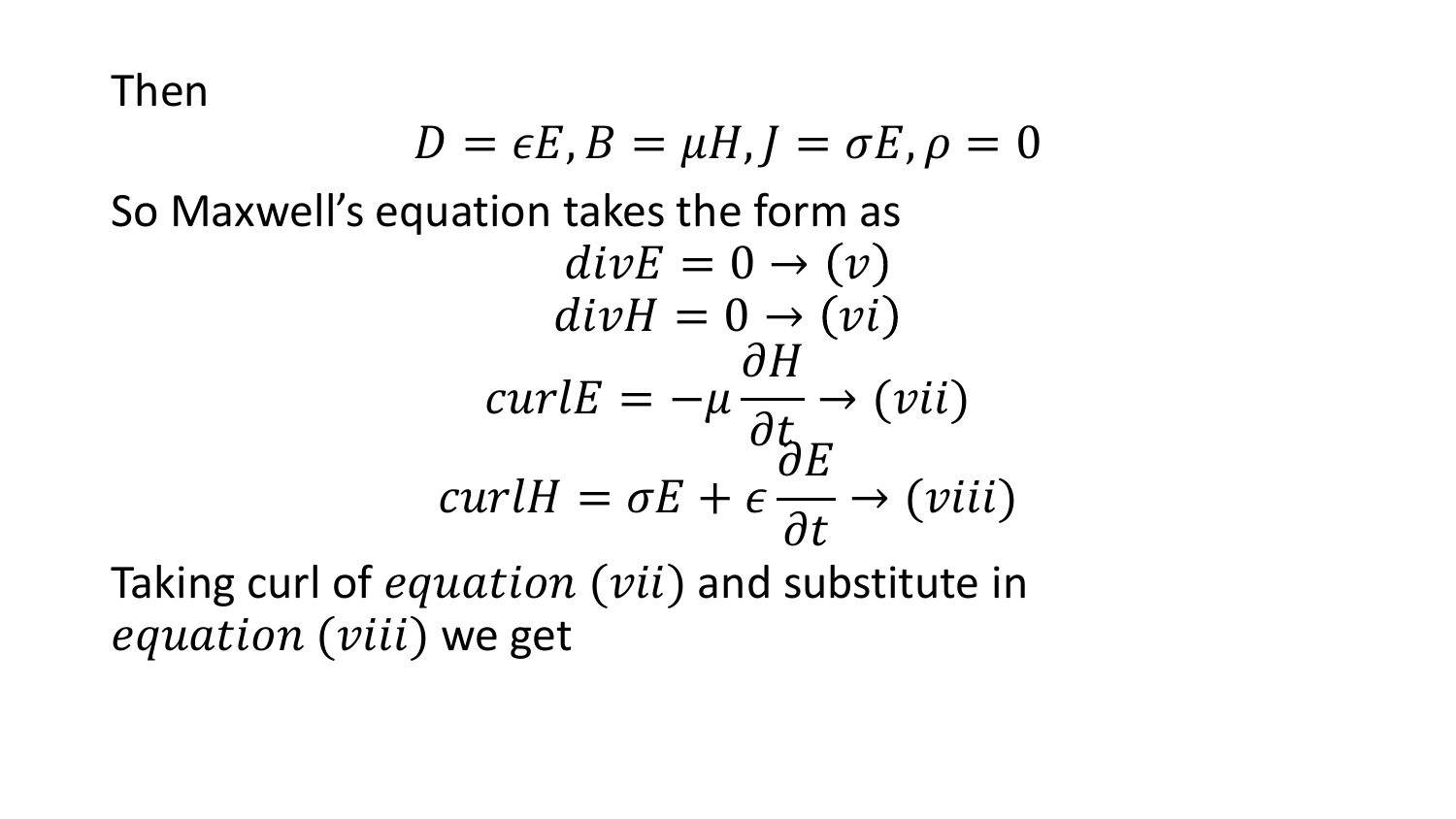$$
curl curl E = -\mu \frac{\partial}{\partial t} (curl H)
$$
  
curl curl E =  $-\mu \frac{\partial}{\partial t} \left( \sigma E + \epsilon \frac{\partial E}{\partial t} \right)$   
curl curl E =  $-\sigma \mu \frac{\partial E}{\partial t} - \epsilon \mu \frac{\partial^2 E}{\partial t^2} \rightarrow (ix)$ 

Similarly we get  
\n
$$
curl curlH = -\sigma\mu \frac{\partial H}{\partial t} - \epsilon\mu \frac{\partial^2 H}{\partial t^2} \rightarrow (x)
$$
\nNow, using vector identity, we get

Now using vector identity we get

$$
curl curl A = grad div A - \nabla^2 A \rightarrow (xi)
$$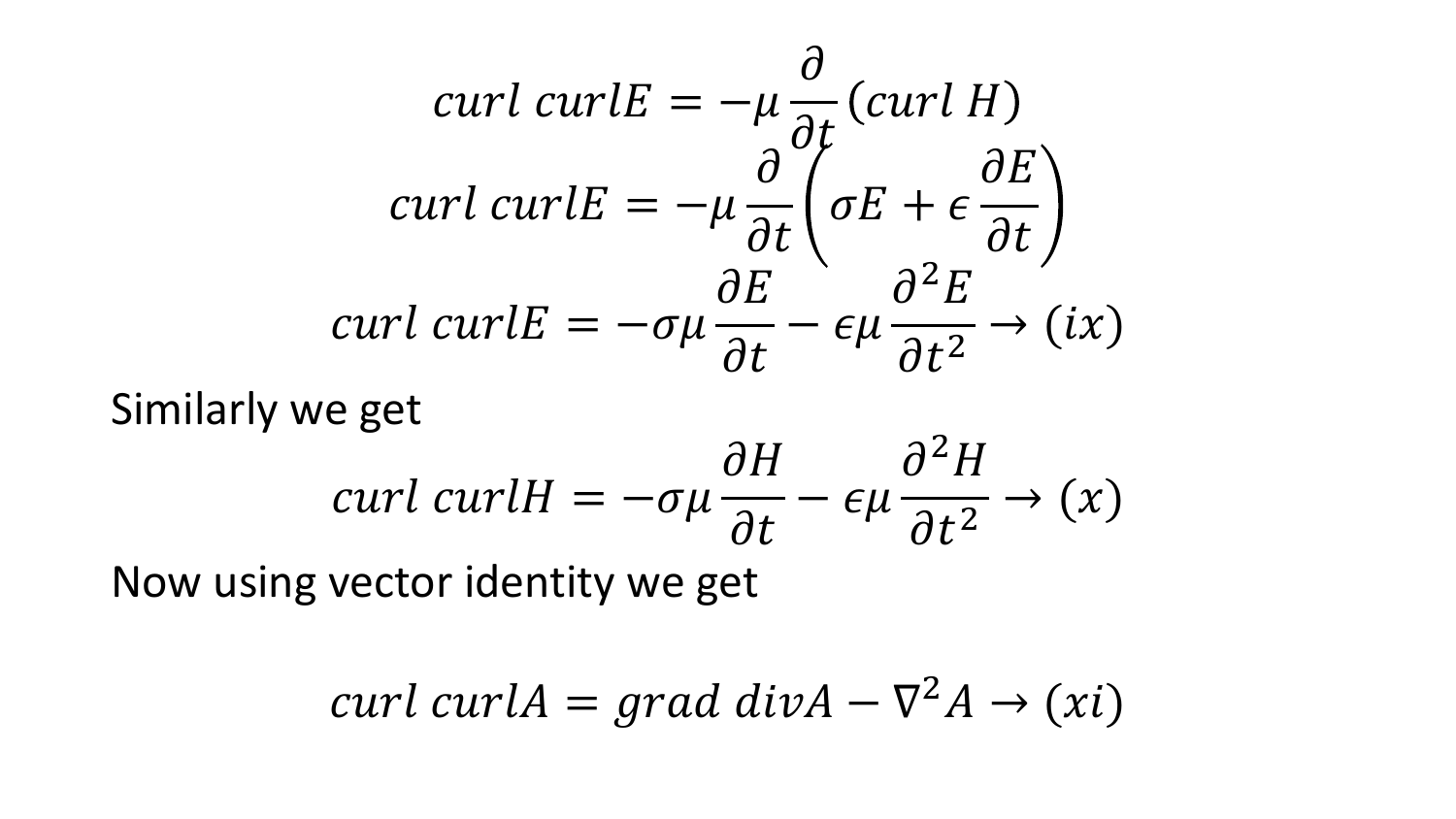We know  $div E = 0$  and  $div H = 0$ So equation  $(x)$  and equation  $(xi)$  becomes the form as

$$
\nabla^2 E - \sigma \mu \frac{\partial E}{\partial t} - \epsilon \mu \frac{\nabla^2 E}{\partial t^2} = 0 \rightarrow (xii)
$$

$$
\nabla^2 H - \sigma \mu \frac{\partial H}{\partial t} - \epsilon \mu \frac{\nabla^2 H}{\partial t^2} = 0 \rightarrow (xiii)
$$

These equations represents the wave equation governing electromagnetic field  $E$  and  $H$  in a homogenous isotropic conducting medium of conductivity  $\sigma$ .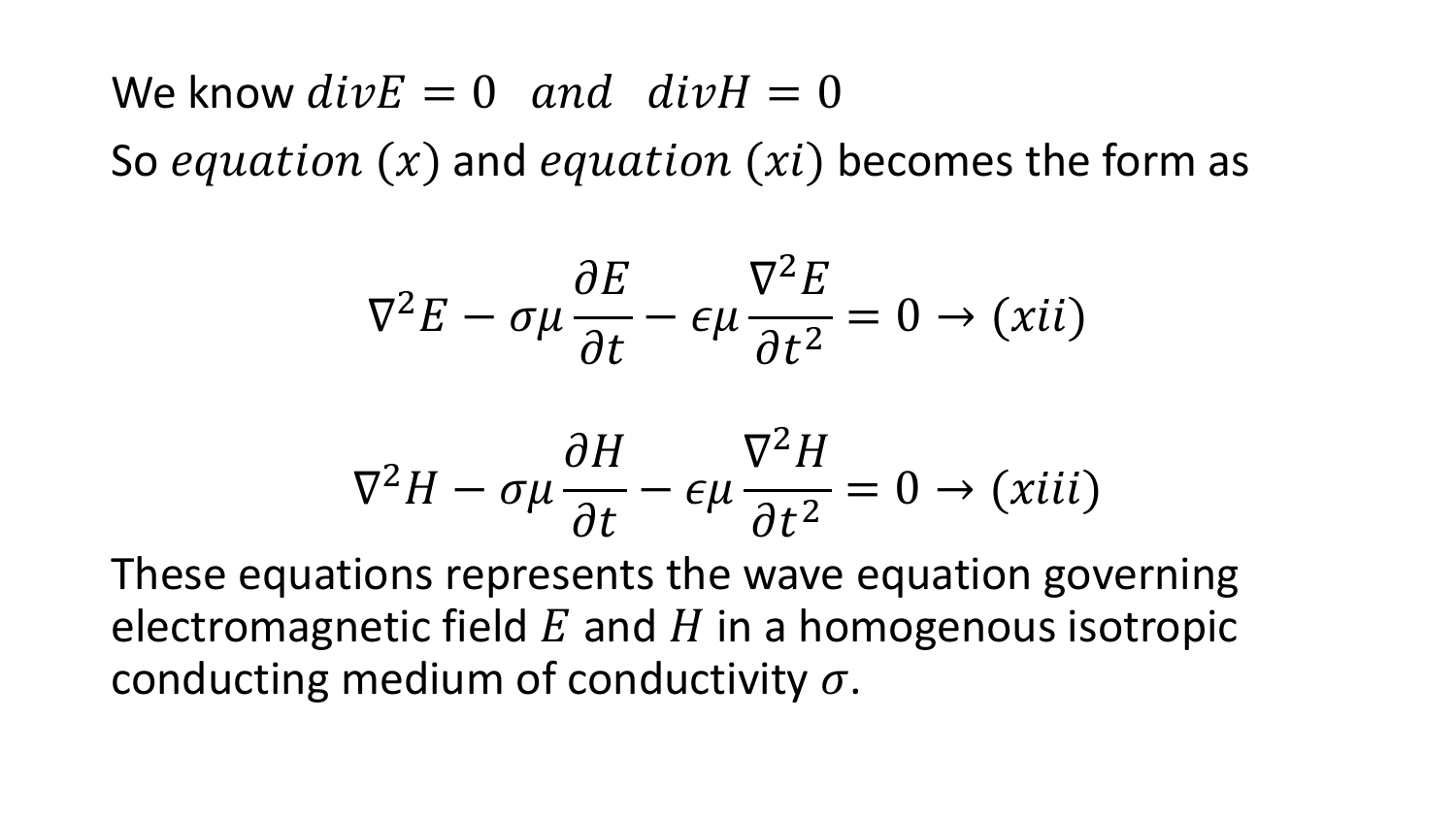It is apparent that these equations are vector equations of identical form which means that each of the six components of  $E$  and  $H$  separately satisfies the same scalar wave equation of the form of

$$
\nabla^2 \varphi - \sigma \mu \frac{\partial \varphi}{\partial t} - \epsilon \mu \frac{\partial^2 \varphi}{\partial t^2} = 0 \to (xiv)
$$

Where  $\varphi$  is a scalar and can stand for any one of component of  $E$  and  $H$ .

In an isotropic dielectric medium we have seen that the time varying fields are transverse i.e. the field vectors E and H are perpendicular to the direction in which the spatial variation **OCCULS**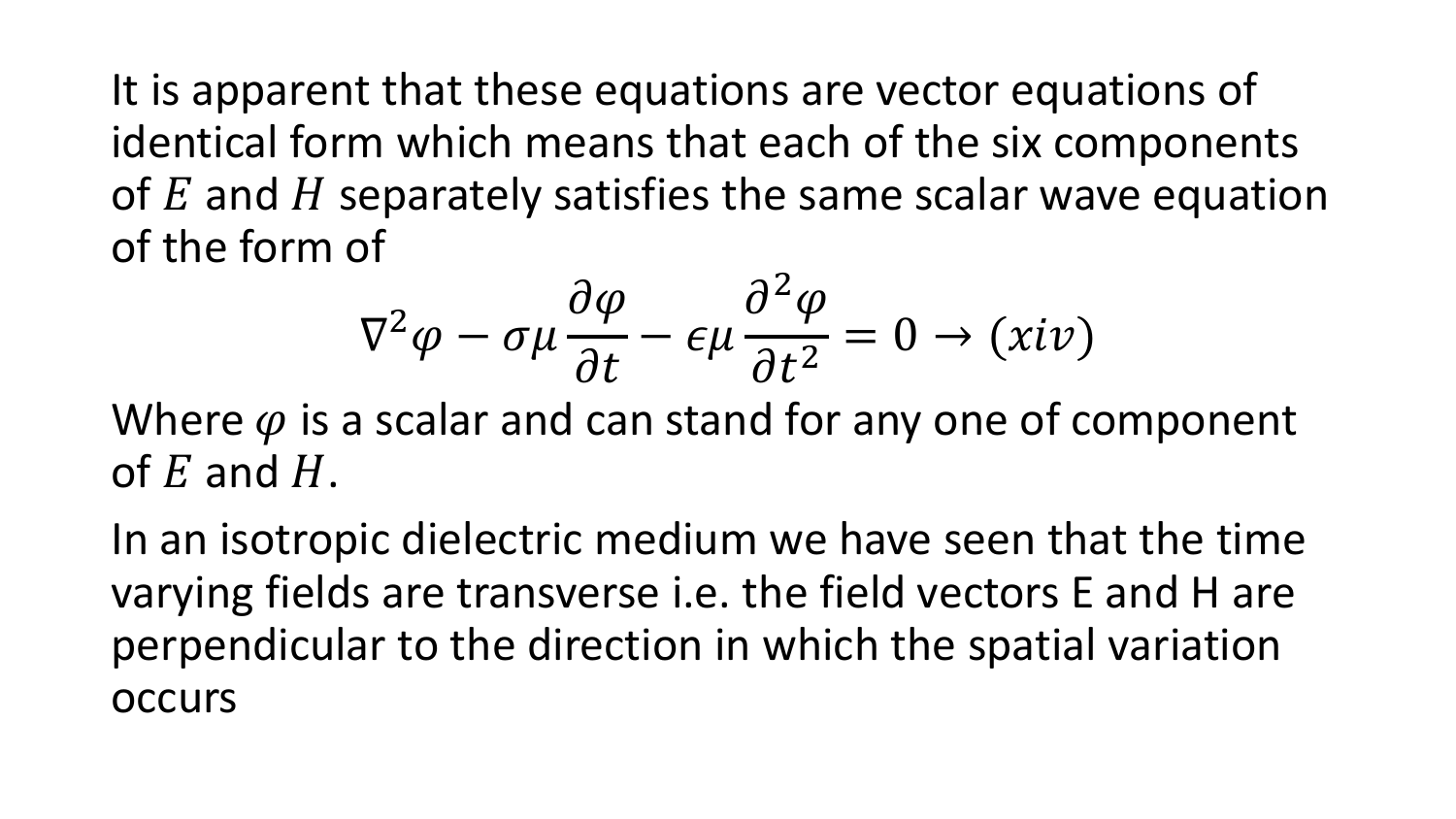In the limit of zero frequency we know from electrostatic and magnetostatic that the static field in a dielectric are longitudinal in the sense that the fields are derivable from scalar potential. If conductivity is not zero , modifications are necessary. Let us assume that the fields vary in inly one spatial variable  $x_{\alpha}$ . Therefore decomposing the field into longitudinal and transverse parts

$$
E(x_{\alpha}, t) = E_l(x_{\alpha}, t) + E_t(x_{\alpha}, t) \rightarrow (xv)
$$
  

$$
H(x_{\alpha}, t) = H_l(x_{\alpha}, t) + H_t(x_{\alpha}, t) \rightarrow (xvi)
$$

Therefore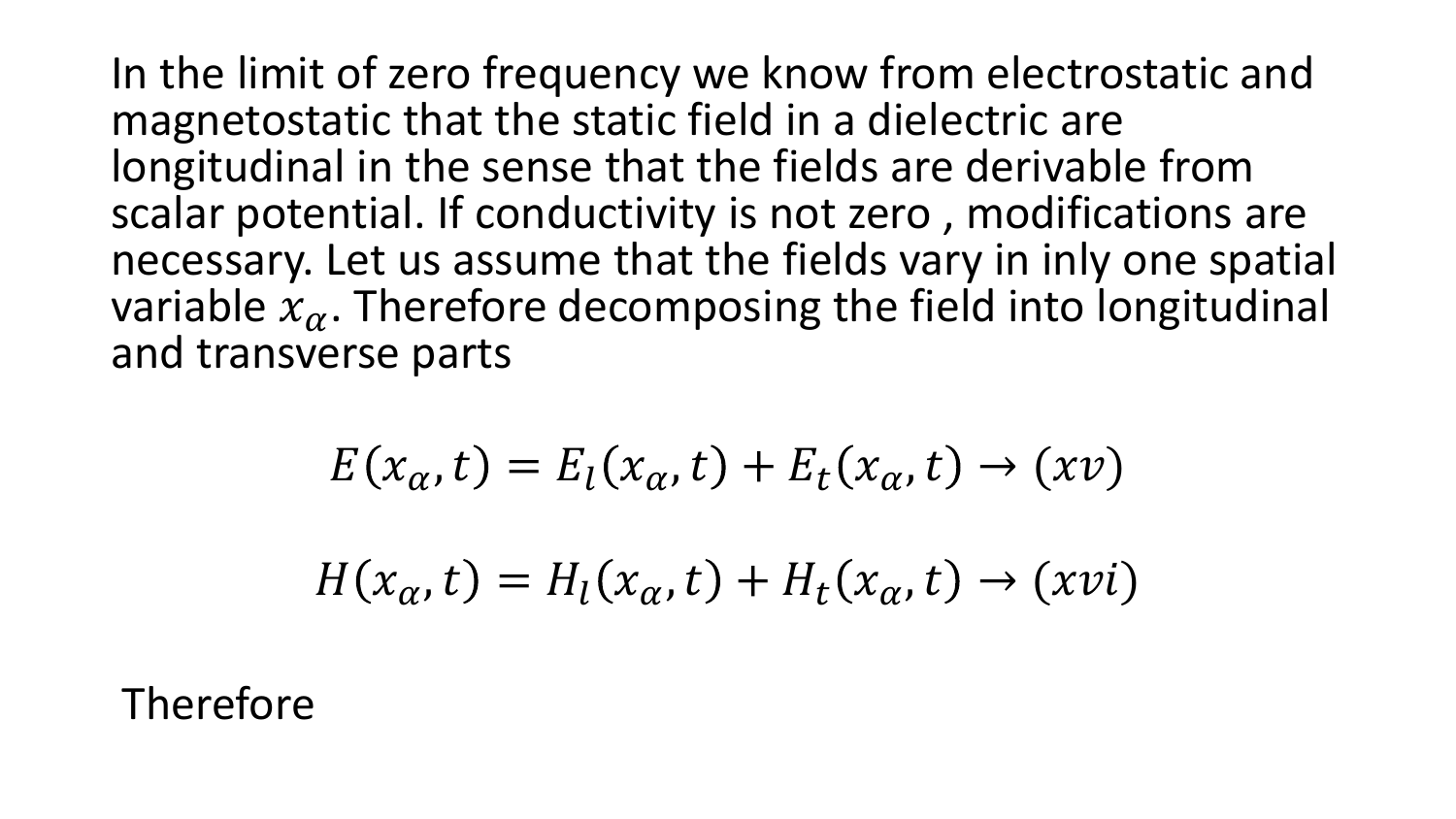$$
\frac{\partial E_l}{\partial x_\alpha} = 0 \to (xvii)
$$

$$
\frac{\partial H_l}{\partial x_\alpha} = 0 \to (xviii)
$$

And

$$
\left(\frac{\partial}{\partial t} + \frac{\sigma}{\epsilon}\right) E_l = 0 \to (xix)
$$

Since

$$
curl E_l = curl\ grad \phi_1 = 0
$$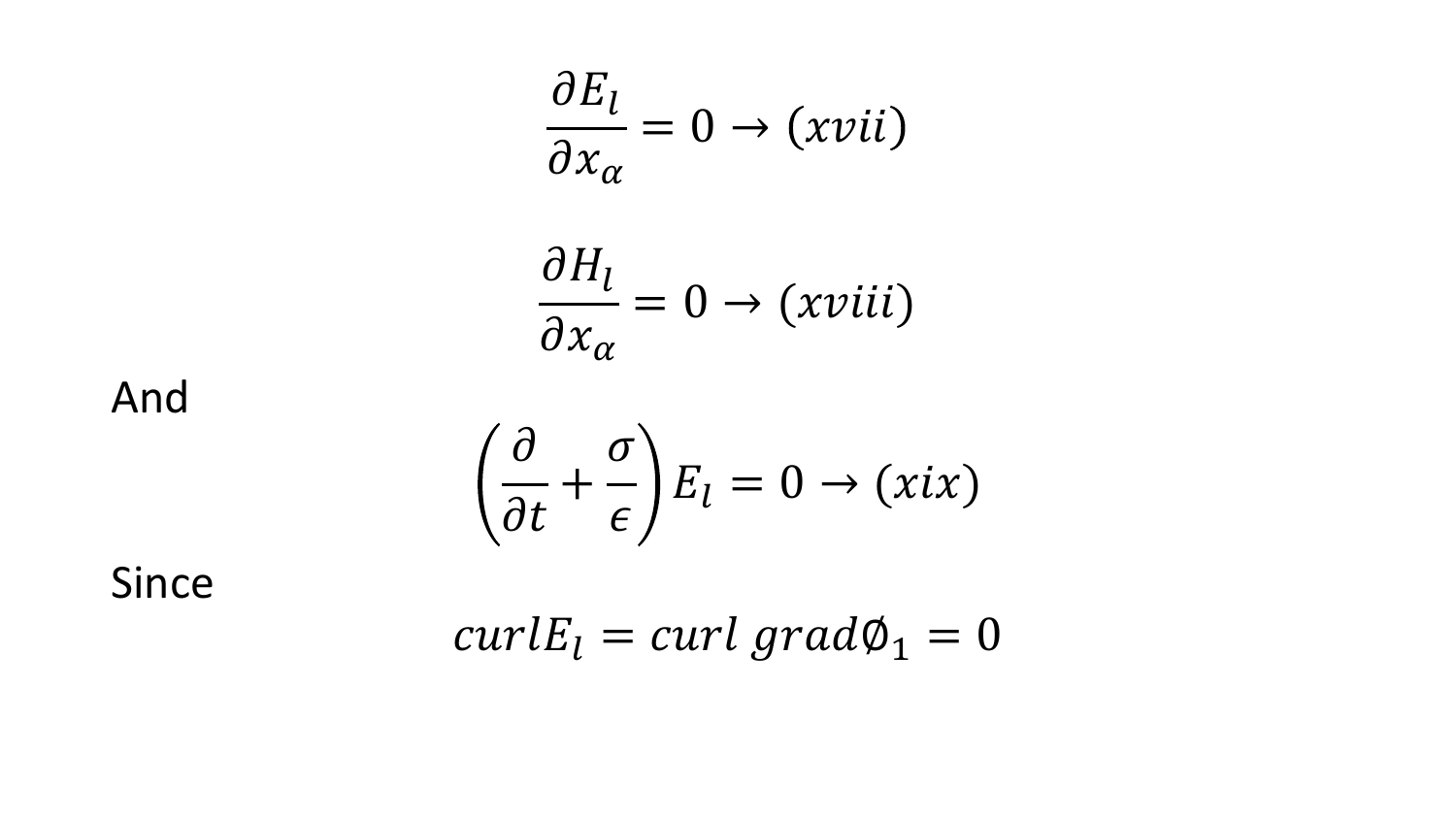$$
\frac{\partial H_l}{\partial t} = 0 \to (xx)
$$

Since

$$
curl H_l = curl\ grad\phi_2 = 0
$$

From *equation* ( $xix$ ) and *equation* ( $xx$ ), it is clear that longitudinal magnetic field is possible in a static uniform field. This is same situation in dielectric. But from equation (xix) and equation  $(xx)$  it seems that the longitudinal electric field is uniform in space while passes the time variation given by

$$
\left(\frac{\partial}{\partial t} + \frac{\sigma}{\epsilon}\right) E_l = 0
$$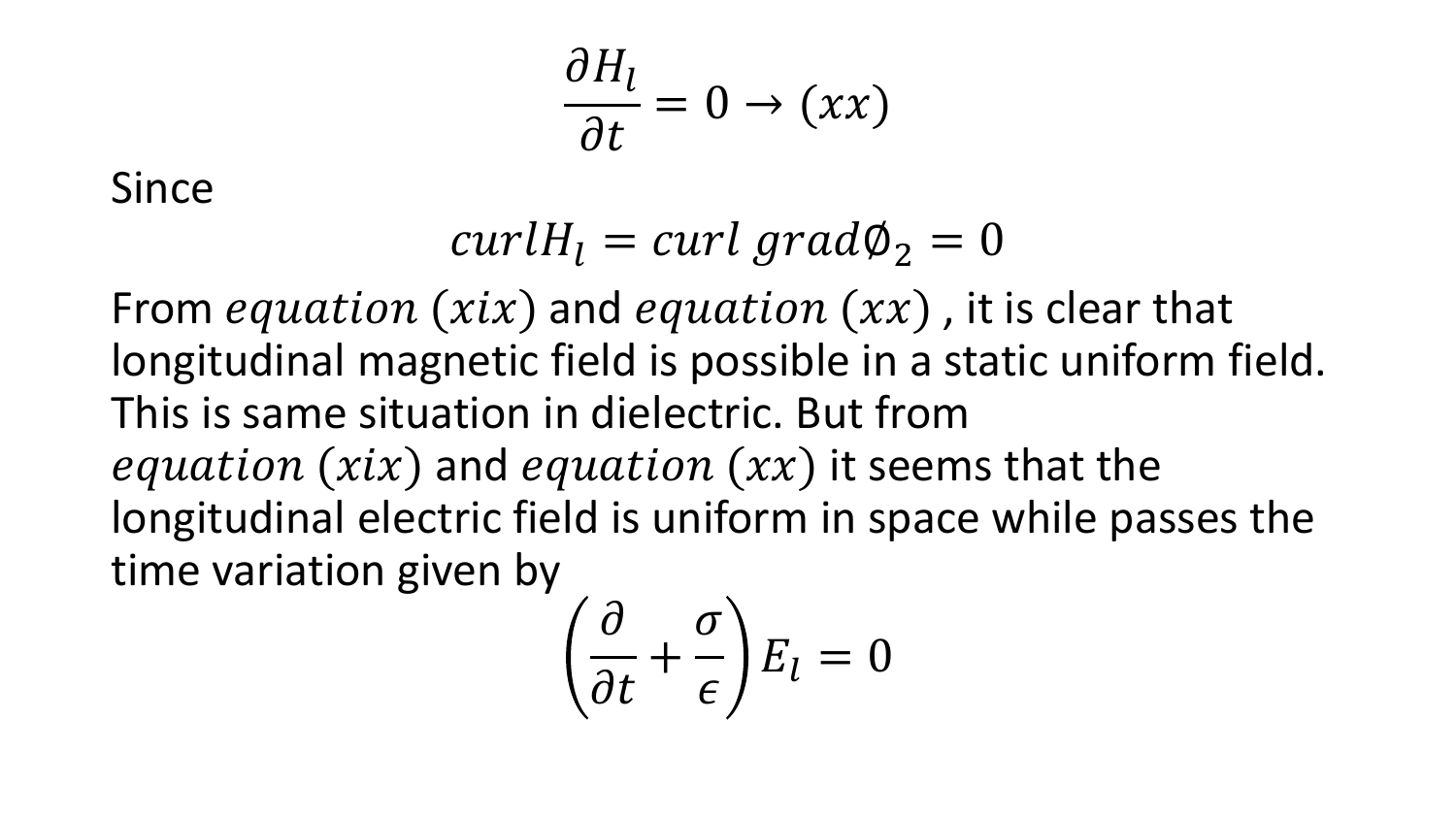$$
\frac{\partial E_l}{\partial t} = -\frac{\sigma}{\epsilon} E_l
$$

$$
\frac{\partial E_l}{E_l} = -\frac{\sigma}{\epsilon} dt
$$

Integrating this we get  $log E_l = -\frac{\sigma}{\epsilon}t + log E_0$ 

$$
E_l(x_\alpha, t) = E_0 e^{-(\sigma/\epsilon)t} \to (xxi)
$$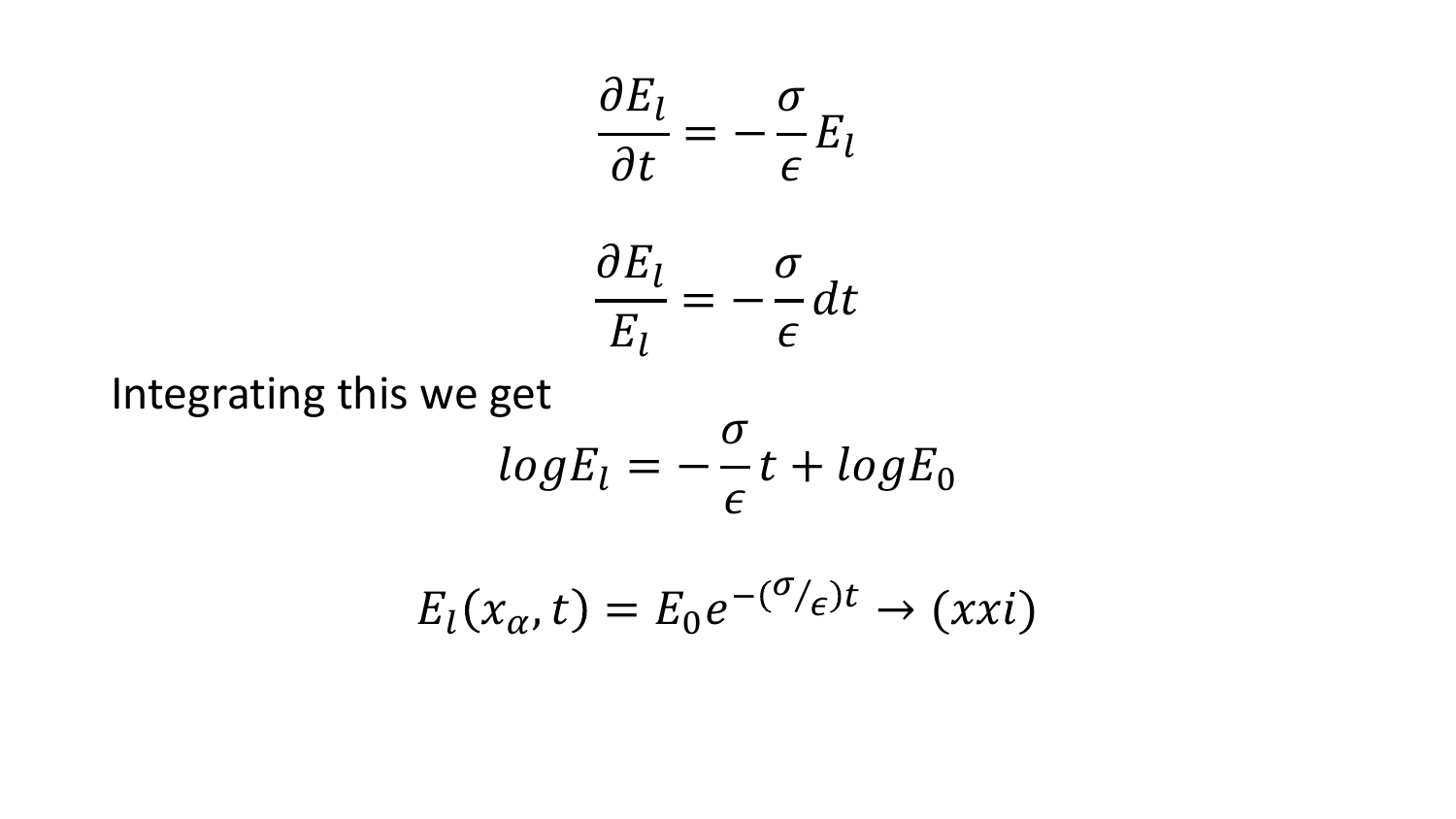Consequently no static electric field can exist in a conducting medium in the absence of an applied current density. For good conductor like copper  $\sigma = 10^{7}$   $^{mho}/_{m}$ . Therefore we shall consider the transverse field in conducting medium. Let us assume that field may vary as  $e^{ik.r-i\omega t}$ . Then the solution of equation (vii), equation (viii) and equation  $(ix)$  are

$$
E = E_0 e^{ik.r - i\omega t} \rightarrow (xxii)
$$
  
\n
$$
H = H_0 e^{ik.r - i\omega t} \rightarrow (xxiii)
$$
  
\n
$$
\varphi = \varphi_0 e^{ik.r - i\omega t} \rightarrow (xxiv)
$$

Substituting the value of  $\varphi$  in the *equation* (ix) we get  $-k^2 + i\sigma\omega + \mu\epsilon\omega^2$ ) = 0 → (xxv)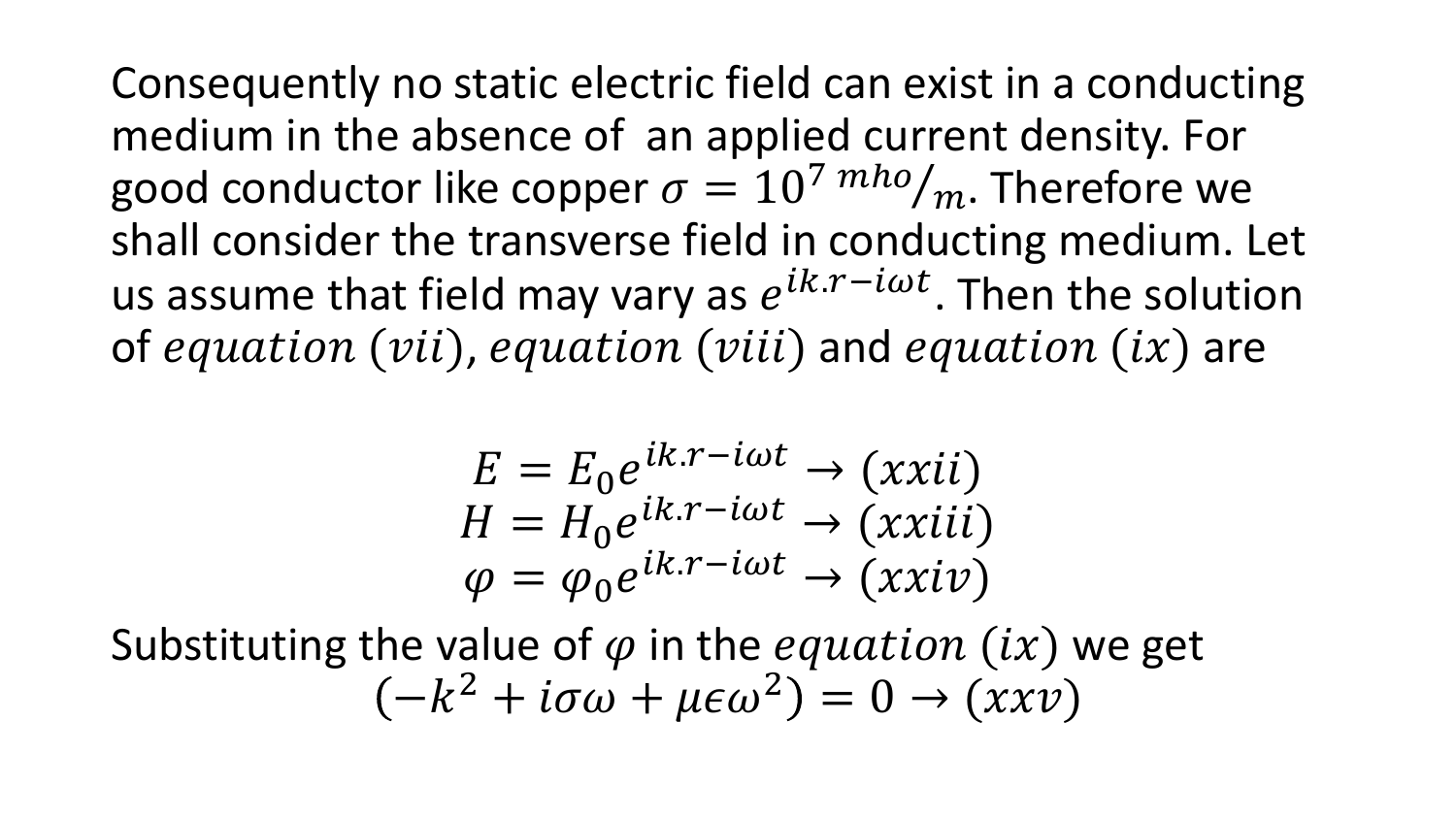This means that the propagation wave vector  $k$  is a complex and is given by

$$
k^2 = \mu \epsilon \omega^2 \left( 1 + \frac{i\sigma}{\omega \epsilon} \right) \rightarrow (xxvi)
$$

In the above equation first term corresponds to displacement current and second to conduction current. As a  $k$  is complex we may write assuming  $\sigma$  is real. Therefore

$$
k = \alpha + i\beta \rightarrow (xxvii)
$$

$$
k^2 = \alpha^2 - \beta^2 + 2i\alpha\beta \rightarrow (xxviii)
$$
  
Comparing *equation (xxvi) and equation (xxviii) we get*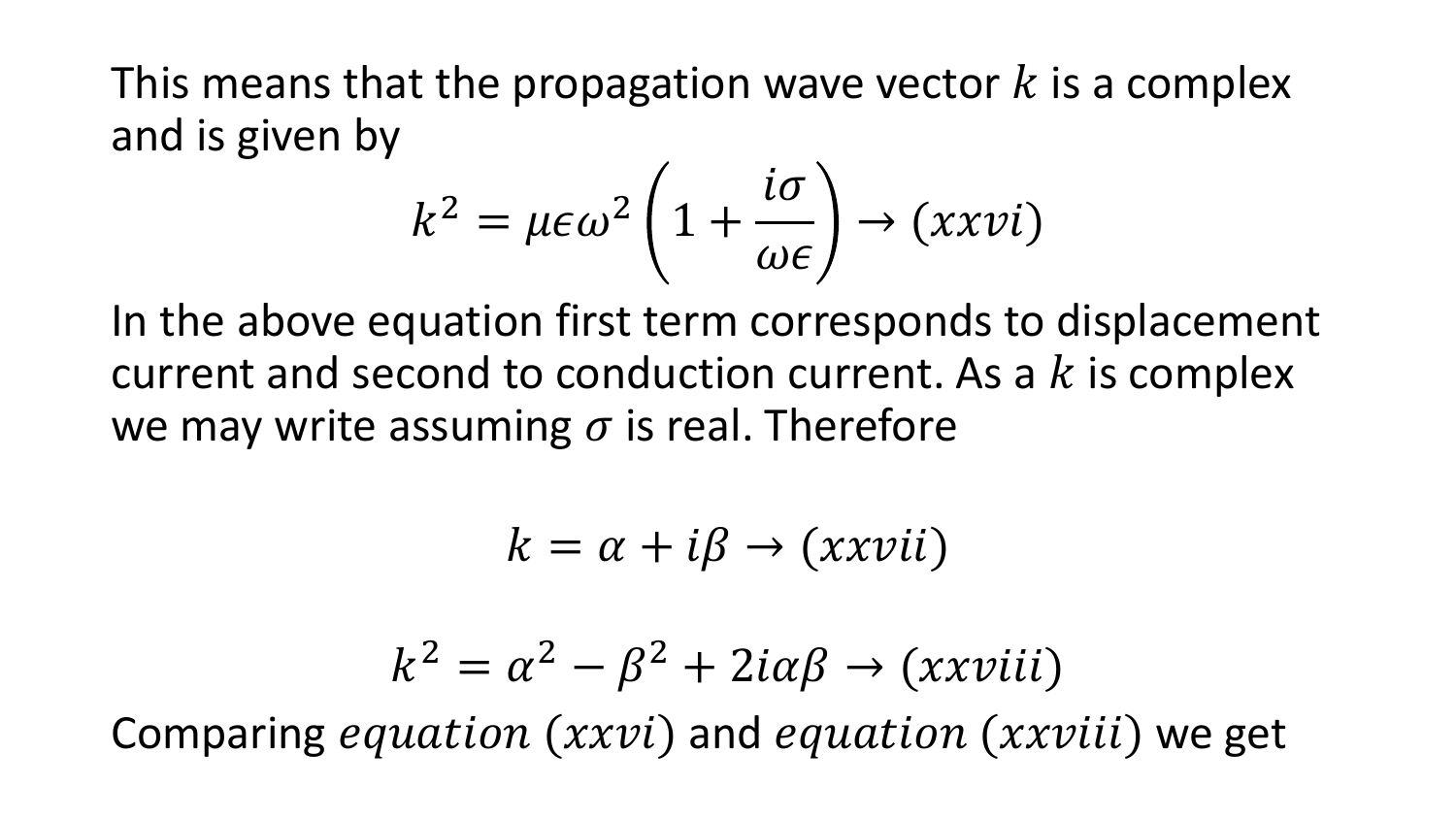And  
\n
$$
\alpha^{2} - \beta^{2} = \mu \epsilon \omega^{2} \rightarrow (xxix)
$$
\nWhere

\n
$$
\alpha = \sqrt{\mu \epsilon \omega} \left[ \frac{\sqrt{\left\{1 + \left(\frac{\sigma}{\omega \epsilon}\right)^{2}\right\} + 1}}{2} \right]^{1/2} \rightarrow (xxxi)
$$
\n
$$
\beta = \sqrt{\mu \epsilon \omega} \left[ \frac{\sqrt{\left\{1 + \left(\frac{\sigma}{\omega \epsilon}\right)^{2}\right\} - 1}}{2} \right]^{1/2} \rightarrow (xxxii)
$$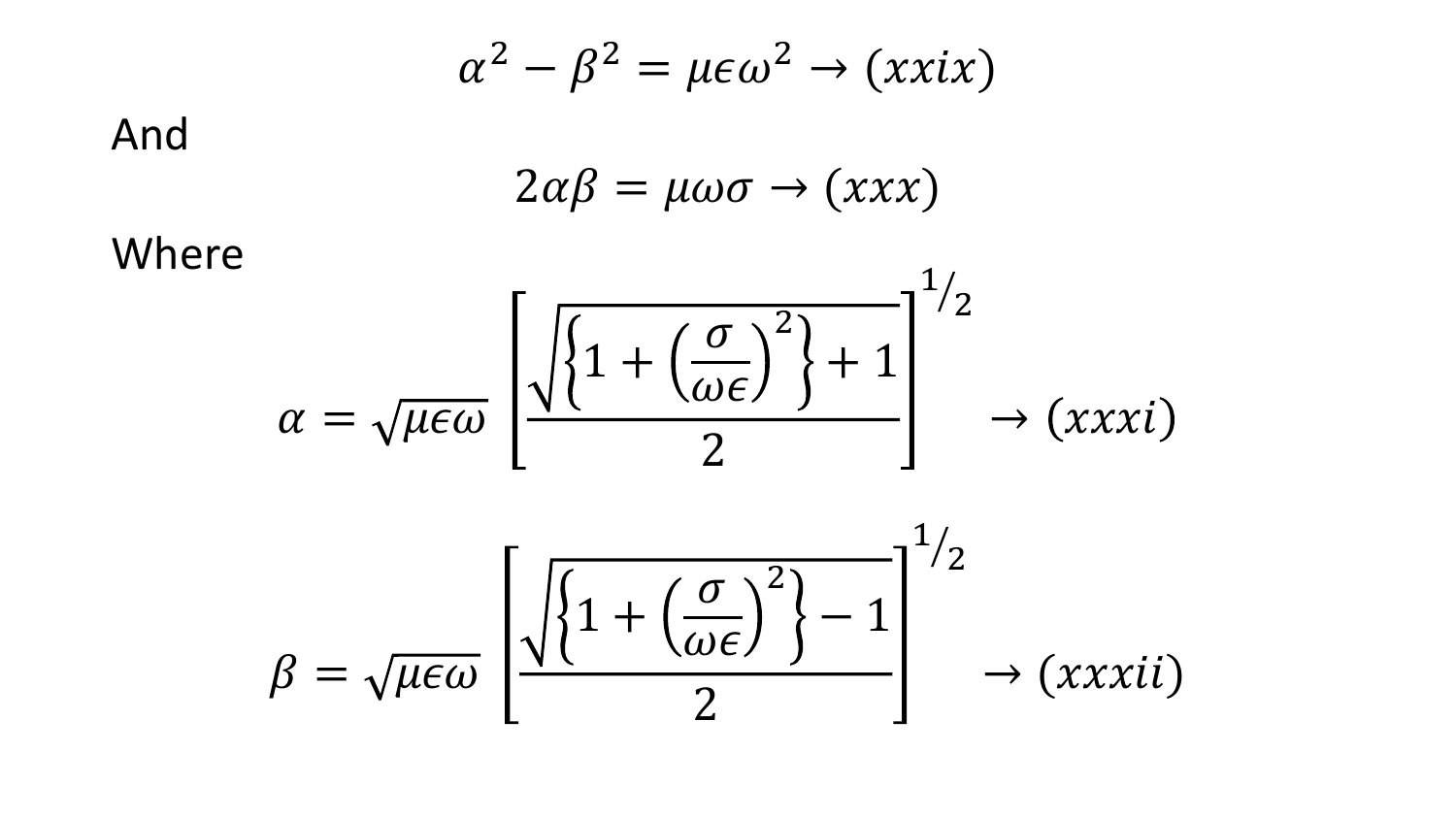So in term of  $\alpha$  and  $\beta$ , the E and H takes form of

$$
E = E_0 e^{i(\alpha + i\beta)n \cdot r - i\omega t} = E_0 e^{-\beta n \cdot r} e^{i\alpha n \cdot r - i\omega t} \to (xxxii)
$$

$$
H = H_0 e^{i(\alpha + i\beta)n \cdot r - i\omega t} = H_0 e^{-\beta n \cdot r} e^{i\alpha n \cdot r - i\omega t} \to (xxxiii)
$$

From these two equations it is obvious that field amplitude are spatially attenuated due to presence of term  $e^{-\beta n.r}$  . The  $\beta$  is measure of attenuation and known as absorption coefficient . We may conclude that the field vectors are propagated in the conduction medium with speed  $v = \omega / T$  $\boldsymbol{k}$ and given by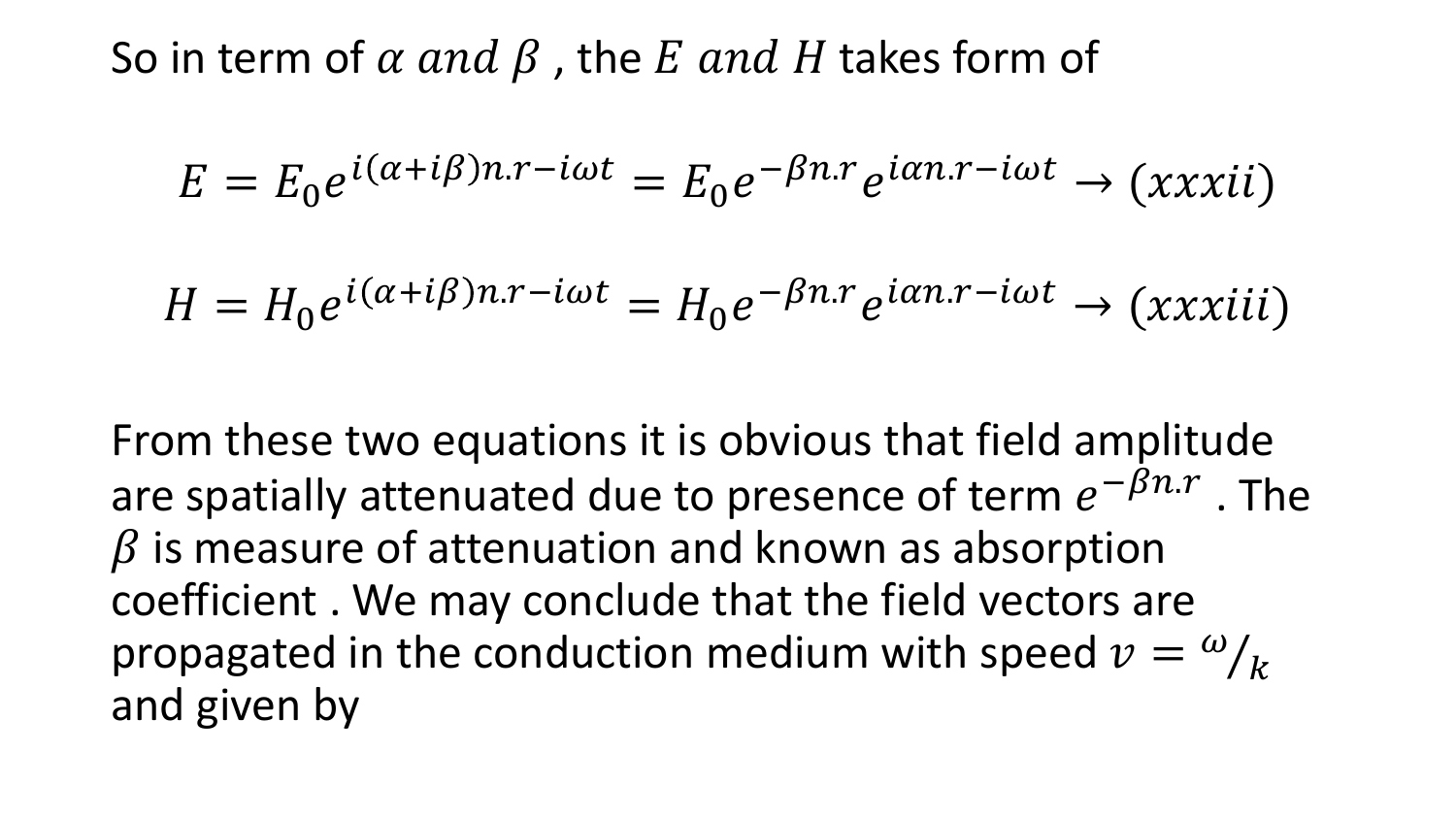$$
v = \frac{\omega}{\alpha} = \frac{1}{\sqrt{\mu \epsilon}} \left[ \sqrt{\frac{\left\{1 + \left(\frac{\sigma}{\omega \epsilon}\right)^2\right\} + 1}{2}} \right]^{-1/2} \rightarrow (xxxiv)
$$

For poor conductor  $\sigma/_{\omega \epsilon} \ll 1$ , then  $\alpha = \sqrt{\mu \epsilon \omega}$ ,  $\beta = \sqrt{\mu \epsilon \omega}$  $\sigma$ 2  $\mu$  $\epsilon$ Therefore

$$
k = \alpha + i\beta = \sqrt{\mu \epsilon \omega} + i\frac{\sigma}{2} \sqrt{\frac{\mu}{\epsilon}} \rightarrow (xxxv)
$$

And for good conductor  $\sigma/\omega_{\epsilon} \gg 1$ , so that  $\alpha$  and  $\beta$  are approximately equal i.e.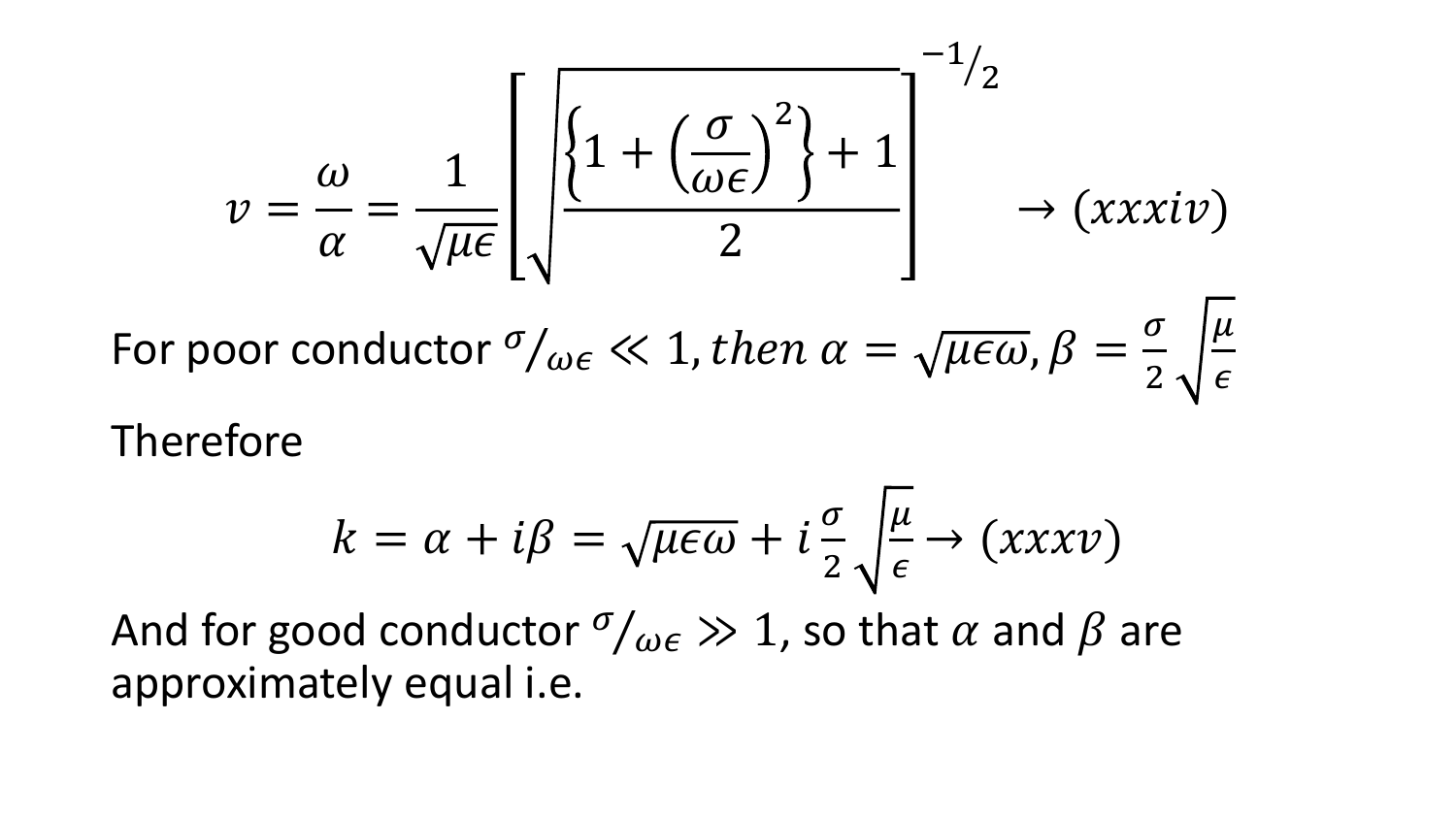$$
\alpha = \beta = \sqrt{\mu \epsilon \omega} \sqrt{\frac{\sigma_{/\epsilon \omega}}{2}} = \sqrt{\frac{\mu \sigma \omega}{2}}
$$

Therefore

$$
k = \alpha + i\beta = 1 + i\sqrt{\frac{\mu\sigma\omega}{2}} \rightarrow (xxxvi)
$$

#### **Reflection and Refraction of Electromagnetic Wave at interface of Non-Conducting Medium:**

The reflection and refraction of light at a plane surface between two media of different dielectric properties are familiar and classified into two categories,

(A) Kinematic Properties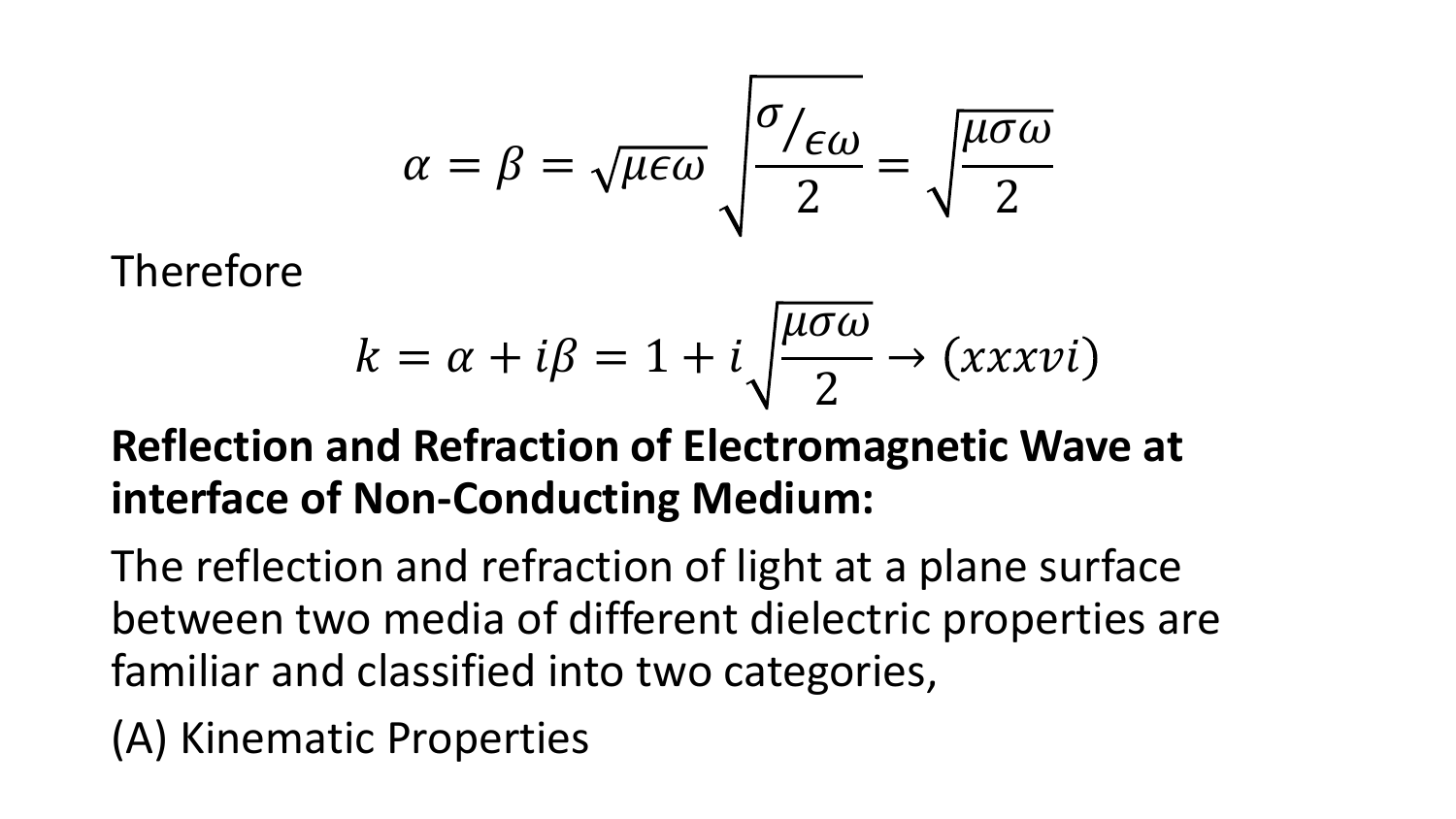(i) Law of reflection-The angle of reflection  $(\theta_r)$  is equal to angle of incidence  $(\theta_i)$ 

(ii) Snell's Law say

$$
\frac{\sin \theta_i}{\sin \theta_r} = \frac{n_2}{n_1}
$$

Where  $n_1$  and  $n_2$  are indices of corresponding medium.

(iii) Law of frequency says the incident, reflected and refracted waves all have same frequency.

(iv) The incident, reflected and refracted wave all lie in same plane but normal to the boundary surface.

(B) Dynamic Properties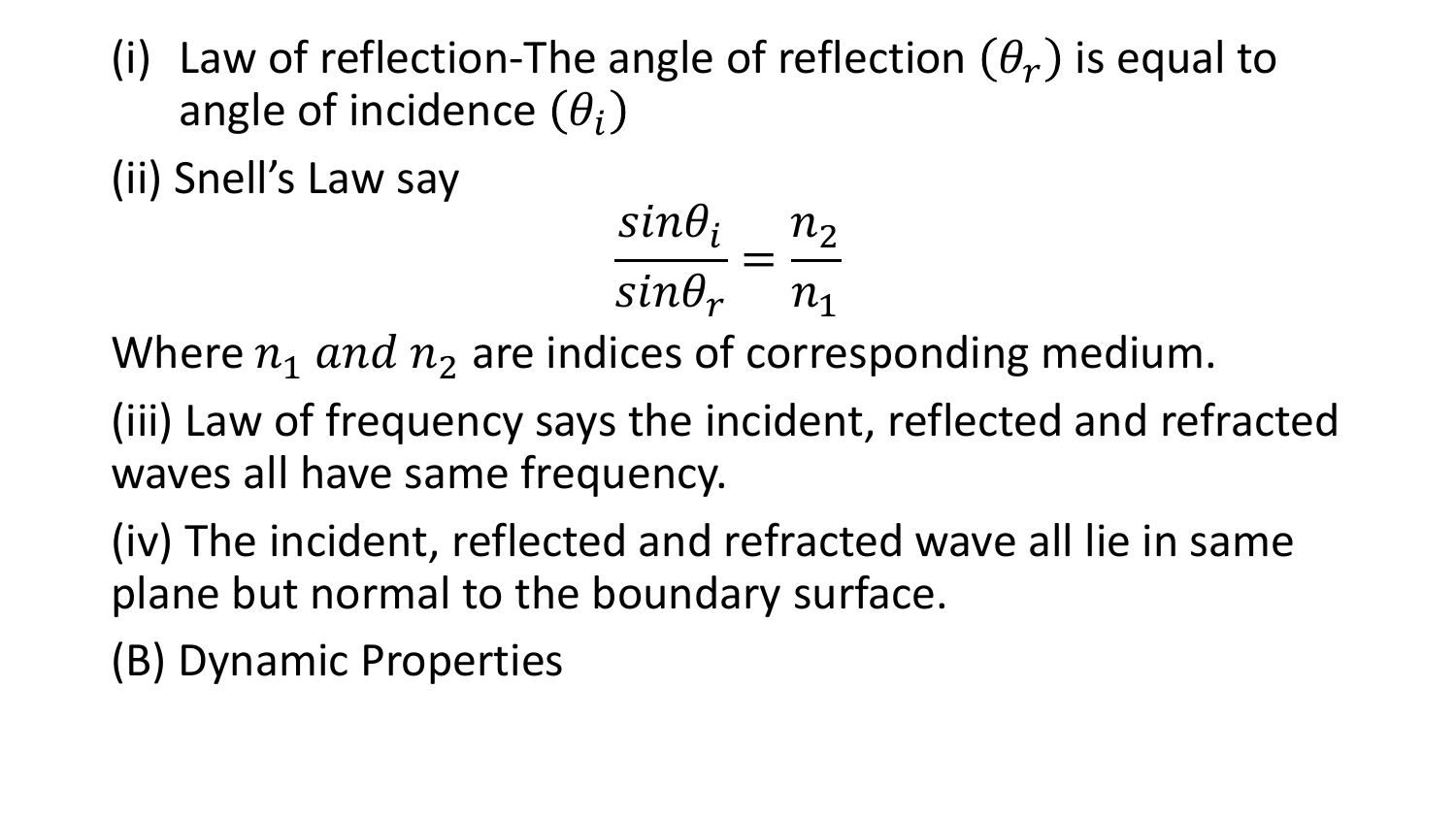### (i) Intensities of reflected and refracted waves

## (ii) Phase changes and propagation

Let us consider a plane interface at  $z = 0$  separating two homogenous charge free and non-conducting isotropic media characterized by permittivity's  $\epsilon_1$ ,  $\epsilon_2$  and permeability  $\mu_1$ ,  $\mu_2$ 

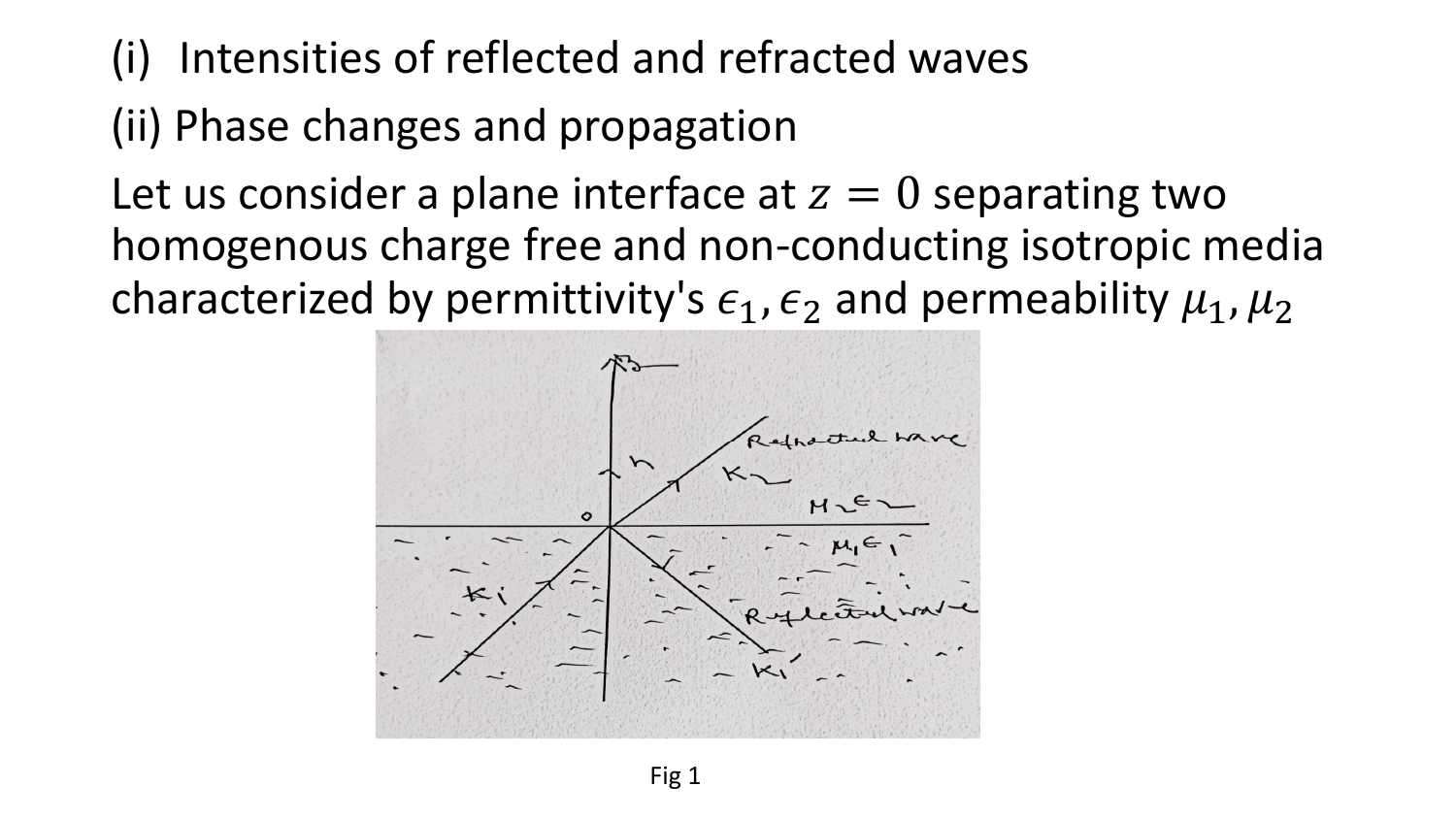Let a plane wave with wave vector  $k_1$  and frequency  $\omega_1$  be incident at point O on the interface. This wave is partly reflected and partly transmitted. Let the reflected and refracted wave vectors  $k'_1$  and  $k_2$  and frequencies  $\omega'_1$  and  $\omega_2$ . Let n be the unit vector to the interface. The field vector for incident, reflected and refracted wave may be;

For incident wave -

$$
E_1 = E_{01}e^{ik_1 \cdot r - i\omega_1 t} \rightarrow (i)
$$

$$
B_1 = \frac{k_1 \times E_1}{\omega_1}
$$

$$
H_1 = \frac{k_1 \times E_1}{\mu_1 \omega_1} \rightarrow (ii)
$$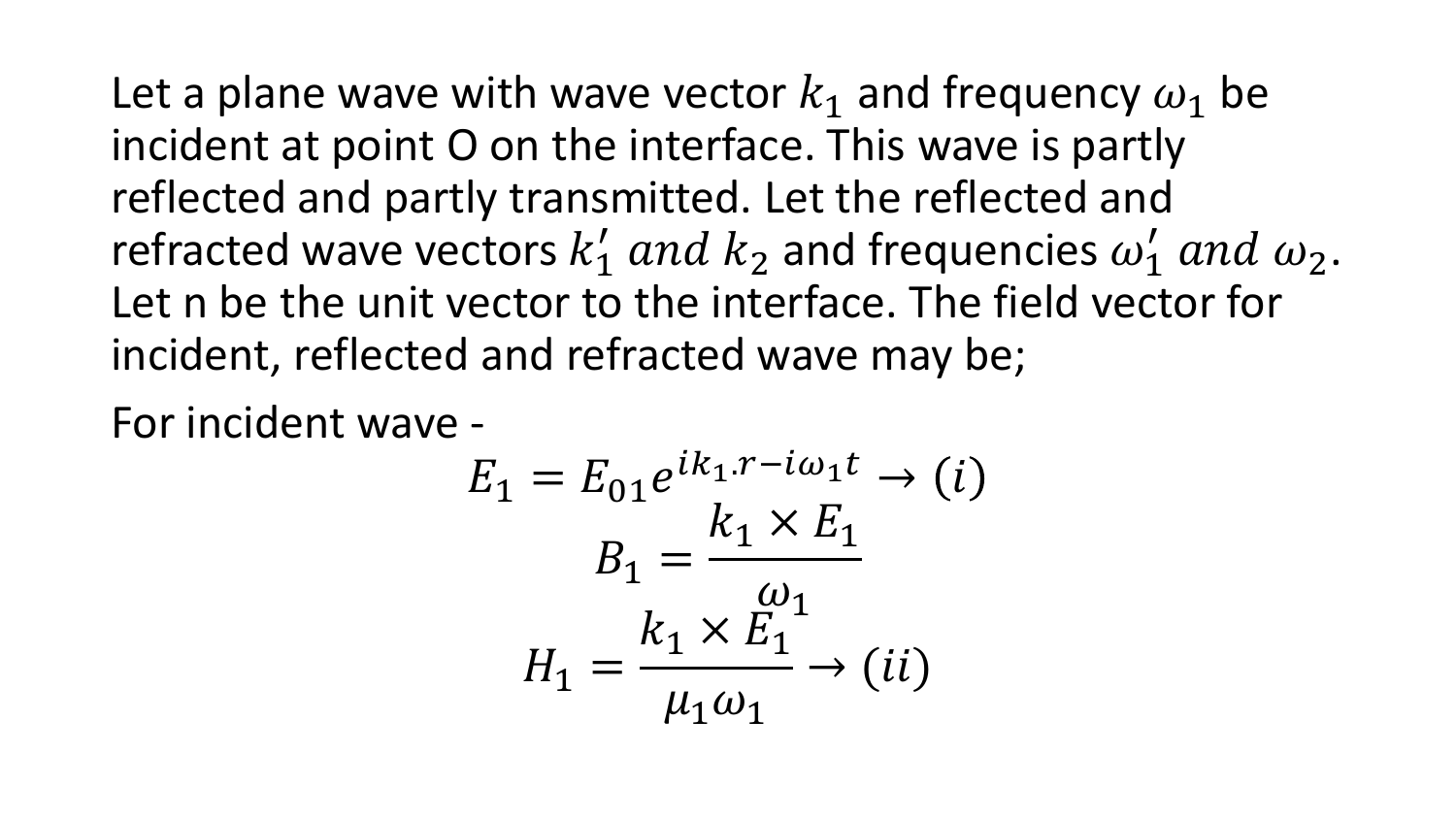For reflected wave -

$$
E'_1 = E'_{01}e^{ik'_1 \cdot r - i\omega'_1 t} \rightarrow (iii)
$$
  
\n
$$
B'_1 = \frac{k'_1 \times E'_1}{\omega'_1}
$$
  
\n
$$
H'_1 = \frac{k'_1 \times E'_1}{\mu'_1 \omega'_1} \rightarrow (iv)
$$

For refracted wave -

$$
E_2 = E_{02}e^{ik_2 \cdot r - i\omega_2 t} \rightarrow (v)
$$
  
\n
$$
B_2 = \frac{k_2 \times E_2}{\omega_2}
$$
  
\n
$$
H_2 = \frac{k_2 \times E_2}{\mu_1 \omega_2} \rightarrow (vi)
$$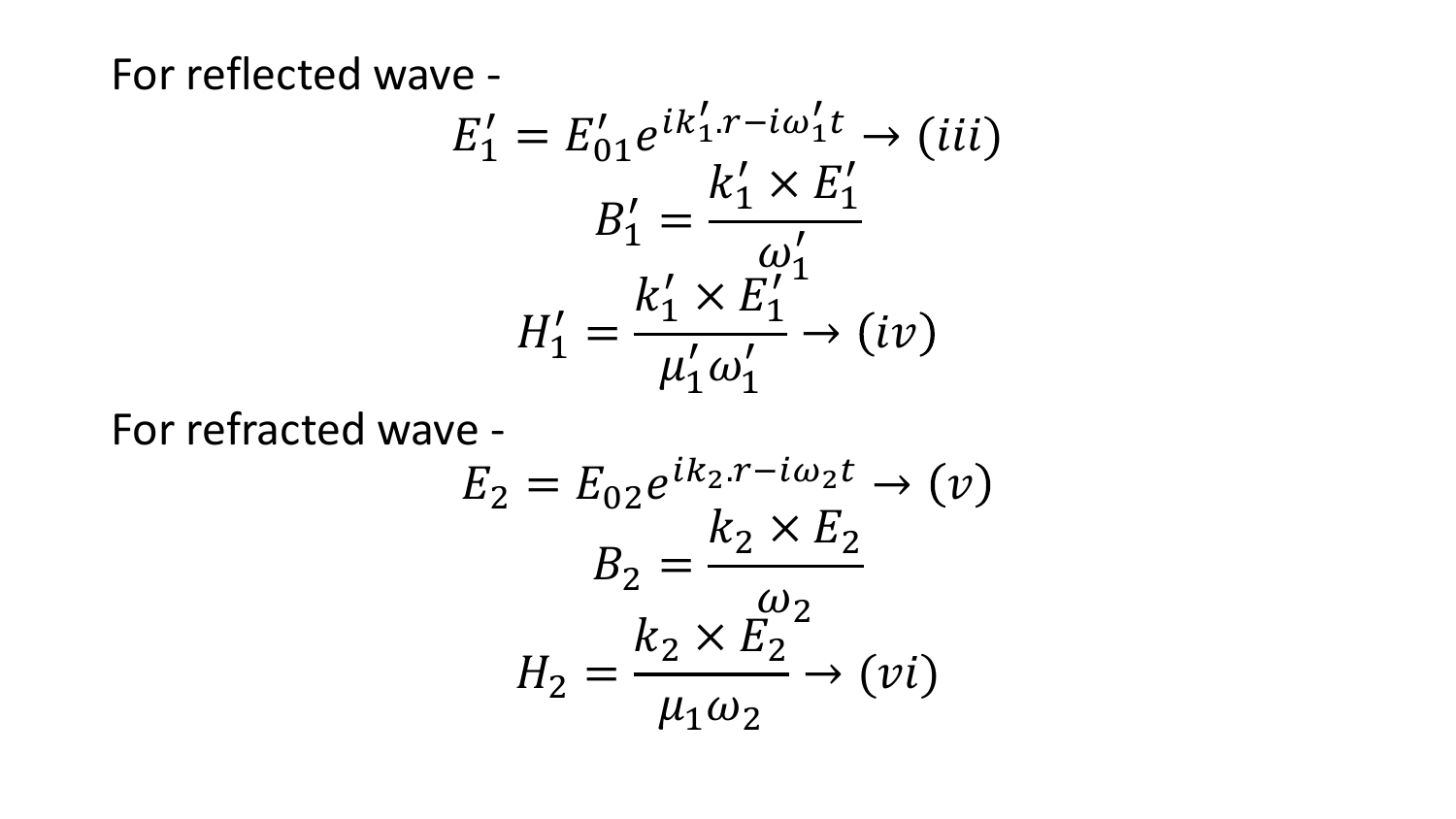We can apply boundary condition that the tangential component of electric field is continuous across the interface between media i.e.  $z = 0$ . In this case at every point in the interface

 $E_1$ )<sub>tangential</sub> +  $(E'_1)$ <sub>tangential</sub> =  $(E_2)$ <sub>tangential</sub> → (vii)

$$
(E_1)_{tangential} \cdot e^{ik_1} \cdot e^{-i\omega t} + (E'_1)_{tangential} \cdot e^{ik'_1 \cdot r} \cdot e^{-i\omega'_1 t}
$$
  
=  $(E_2)_{tangential} \cdot e^{ik_2 \cdot r} \cdot e^{-i\omega_2 t} \rightarrow (viii)$ 

Since this quantity is independent of time, it immediately follows that

$$
\omega_1 = \omega_1' = \omega_2 = \omega \to (ix)
$$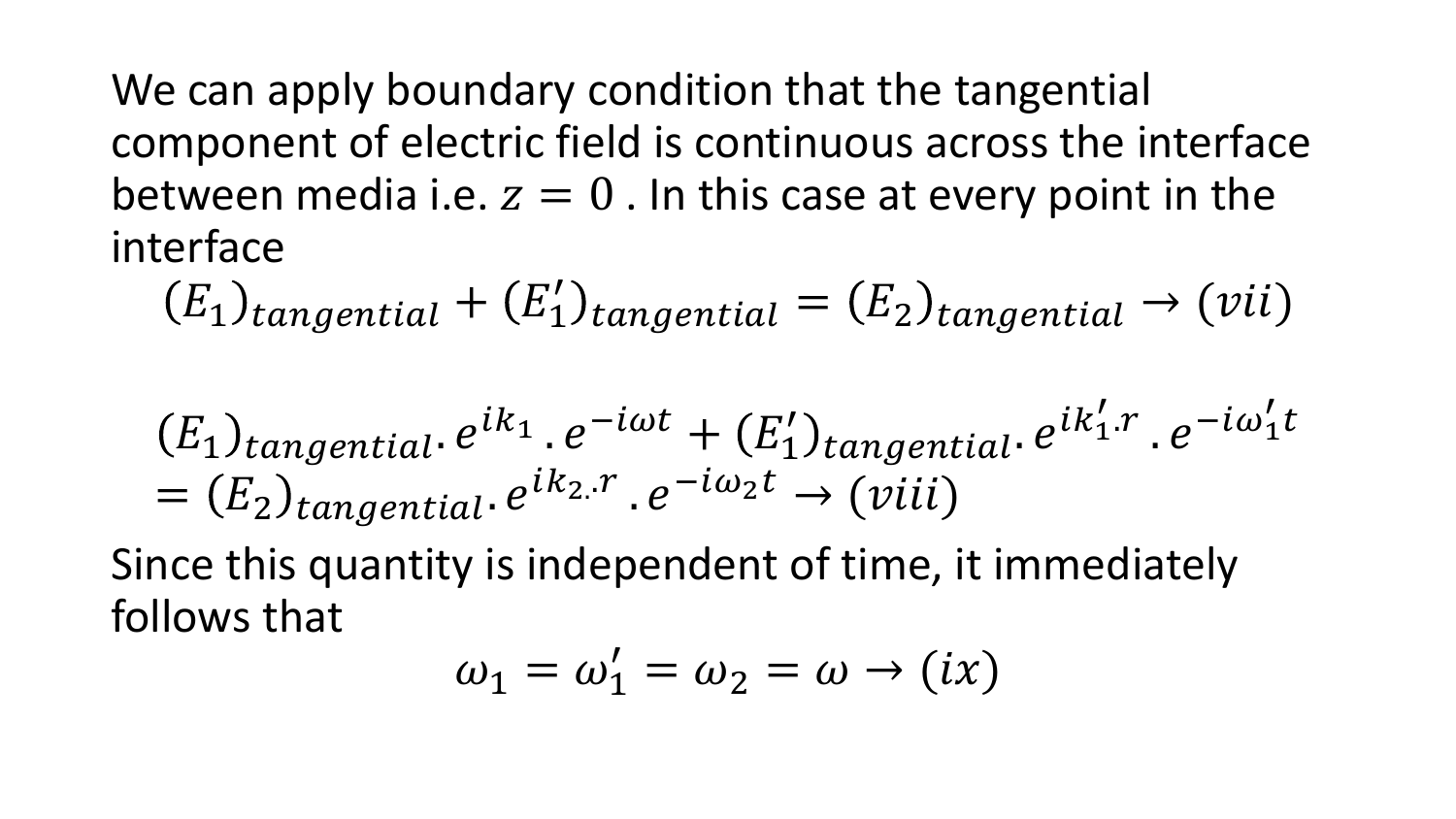That is the incident, reflected and refracted waves all have the same frequency. Since *equation*  $(ix)$  holds for all points of the interface  $z = 0$ , we must have

$$
(k_1 \cdot r)_{z=0} = (k'_1 \cdot r)_{z=0} = (k_2 \cdot r)_{z=0} \to (x)
$$

This equation is independent of the nature of boundary condition and contain the kinematic aspects of reflection and refraction. This *equation*  $(x)$  is independent of nature. This equation is expressed as

$$
k_{1x}x + k_{1y}y = k'_{1x}x + k'_{1y}y = k_{2x}x + k_{2y}y \to (xi)
$$

We get

$$
k_{1x} = k'_{1x} = k_{2x} \rightarrow (xii)
$$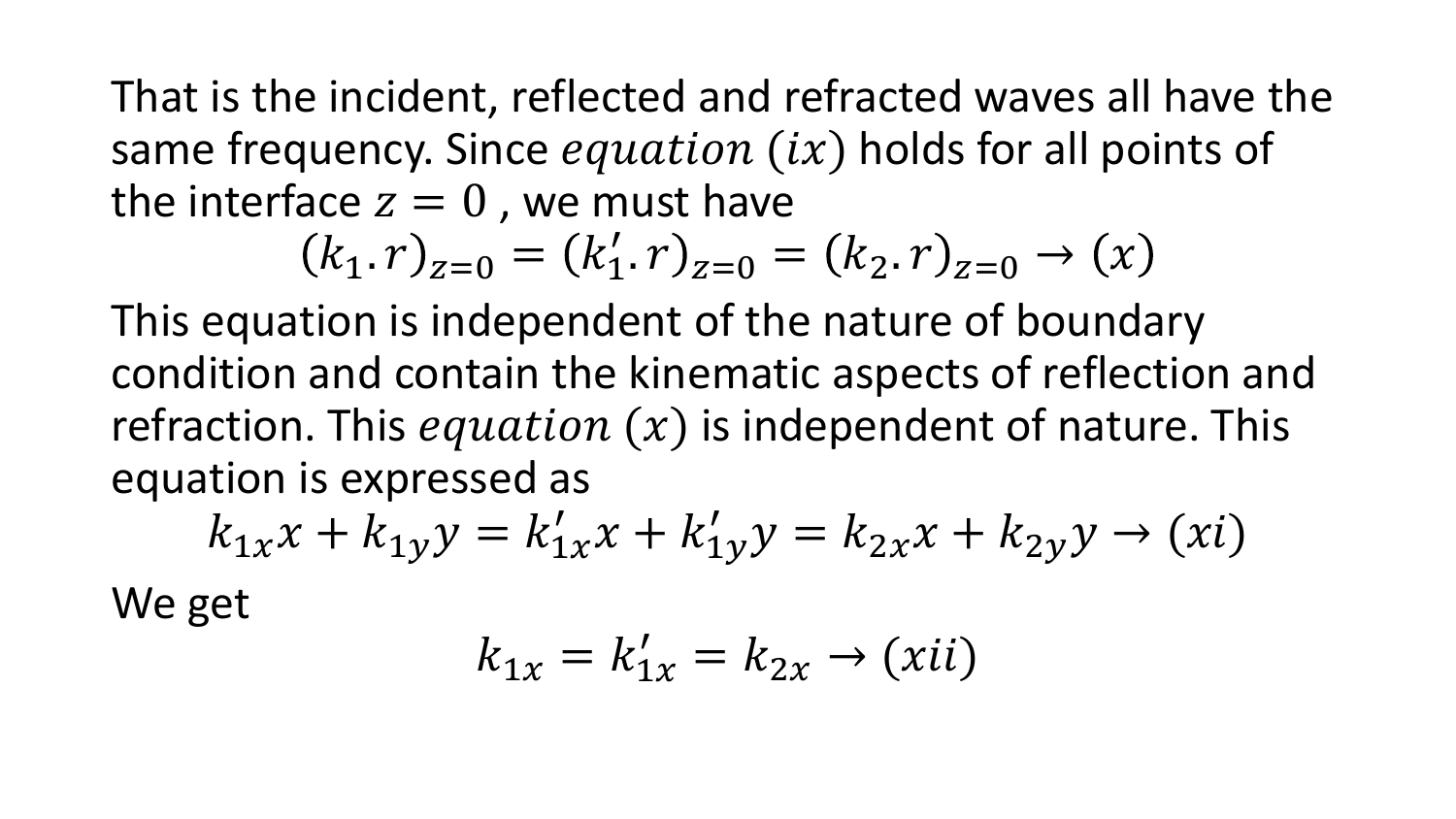And

$$
k_{1y} = k'_{1y} = k_{2y} \rightarrow (xiii)
$$

Since incident beam is in  $xz$  - plan i.e.  $k_{1y} = 0$ , then equation (xiii) becomes

$$
k'_{1y} = k_{2y} \rightarrow (xiv)
$$

This means  $k'_1$  and  $k_2$  also lie in  $xz$  – plan. As normal  $n$  is along  $z - axis$ , thus we conclude that all three wave vector and normal to the interface  $n$  all lie in the same plan. This means incident, reflected, refracted and normal to the interface all in the same plan. Further we have

$$
k_1 \cdot r = k_1(x \sin \theta_i + z \cos \theta_i) \rightarrow (x \nu)
$$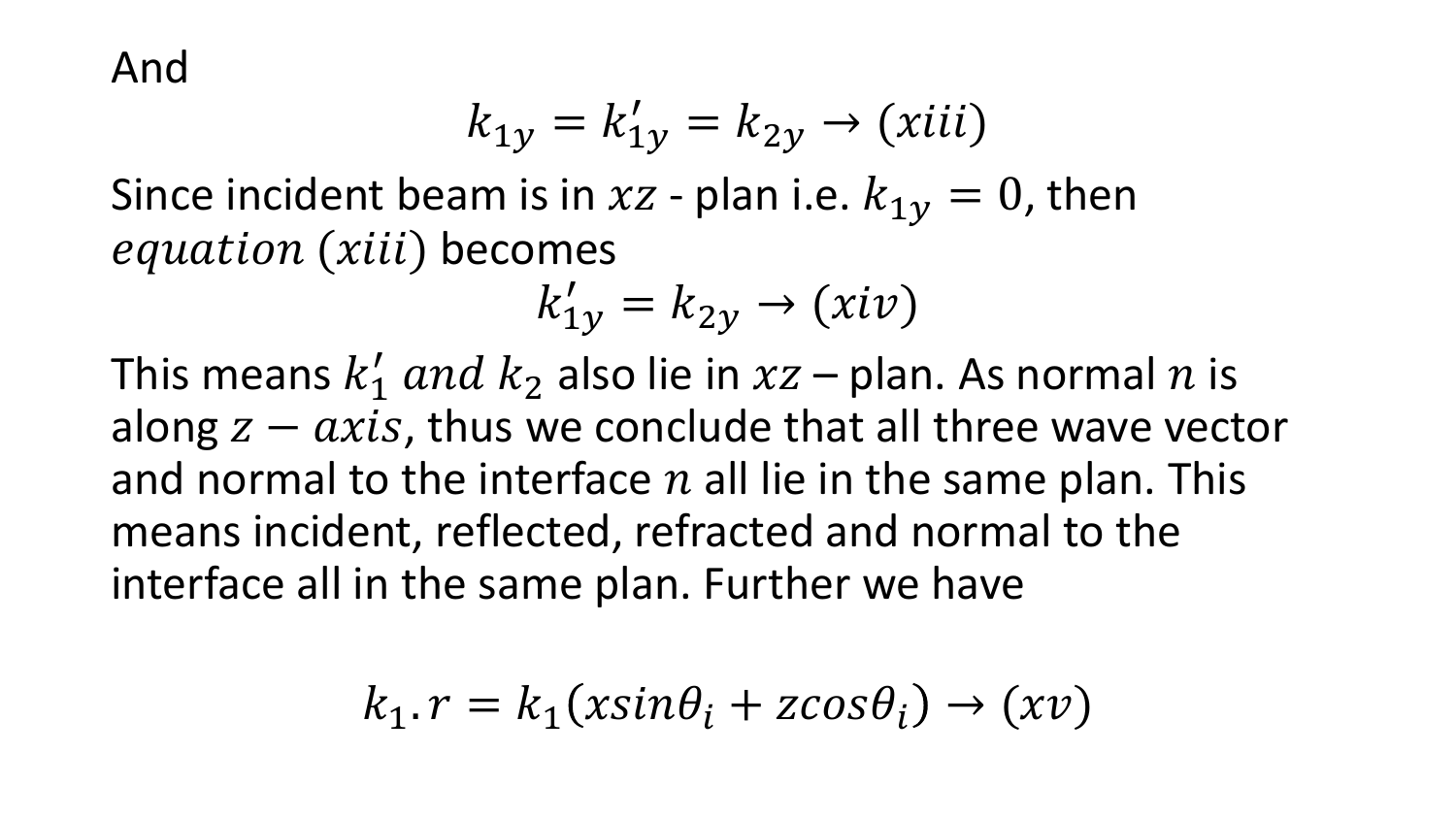$$
k'_1.r = k'_1(x sin \theta'_r - z cos \theta'_r) \rightarrow (x vi)
$$

$$
k_2.r = k_2(x sin \theta_r + z cos \theta_r) \rightarrow (x vii)
$$

Substituting *equation*  $(xv)$  and *equation*  $(xvi)$  in  $equation (xi)$  we get

$$
(k_1 \cdot r)_{z=0} = (k'_1 \cdot r)_{z=0}
$$

We get

$$
k_1 x sin \theta_i = k'_1 x sin \theta'_r
$$

$$
k_1 sin \theta_i = k'_1 sin \theta'_r \rightarrow (xviii)
$$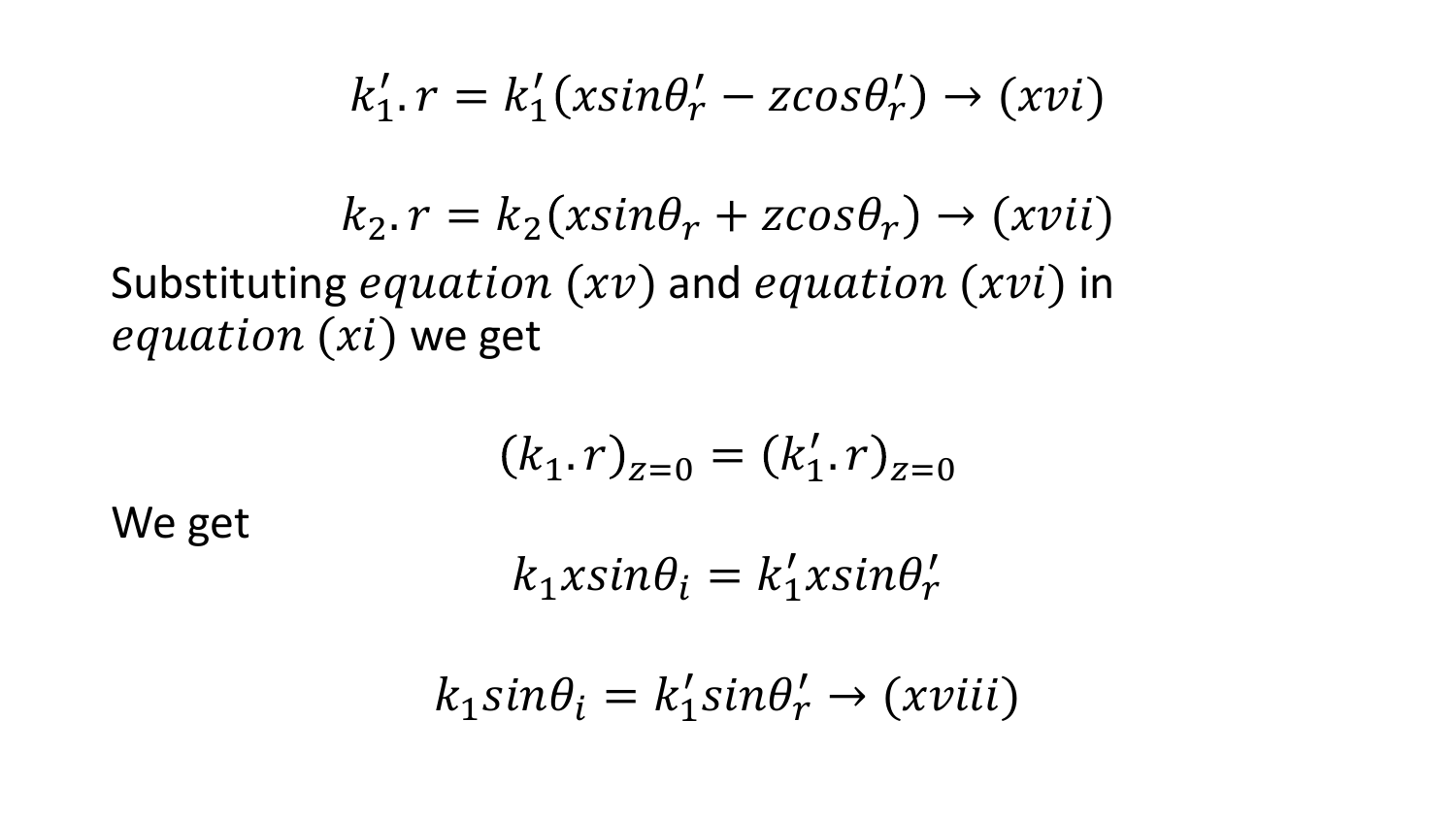Since wave vector  $k_1$  and  $k'_1$  lie in the same medium hence  $k_1 = k'_1 = \omega \sqrt{\mu_1 \epsilon_1} =$  $\omega$  $v_1$ , where  $v_1$  being the phase velocity of electromagnetic wave in medium 1. So equation (xviii) becomes

 $sin\theta_i = sin\theta'_r$ 

$$
\theta_i = \theta'_r \to (xix)
$$

i.e. the angle of incident is equal to angle of reflection. Again by putting the values of  $k_1$ .  $r$  and  $k_2$ .  $r$  we get

$$
(k_1 \cdot r)_{z=0} = (k_2 \cdot r)_{z=0}
$$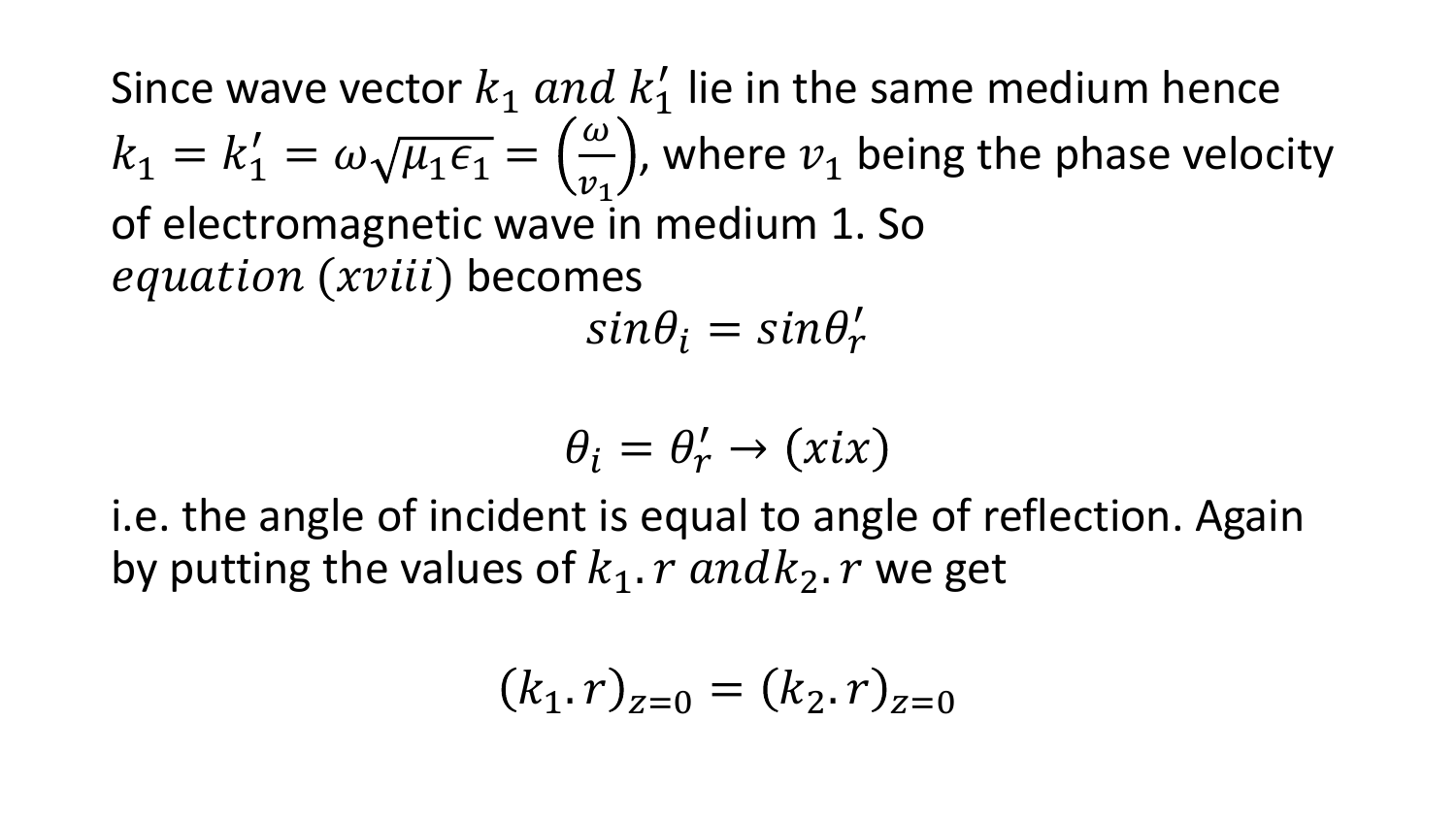$$
k_1 x \sin \theta_i = k_2 x \sin \theta_r
$$
  
\n
$$
k_1 \sin \theta_i = k_2 \sin \theta_r
$$
  
\n
$$
\frac{k_2}{k_1} = \frac{\sin \theta_i}{\sin \theta_r}
$$
  
\n
$$
\frac{\sin \theta_i}{\sin \theta_r} = \frac{\omega_2 \sqrt{\mu_2 \epsilon_2}}{\omega_1 \sqrt{\mu_1 \epsilon_1}}
$$
  
\n
$$
\omega_1 = \omega_2 = \omega
$$

Since